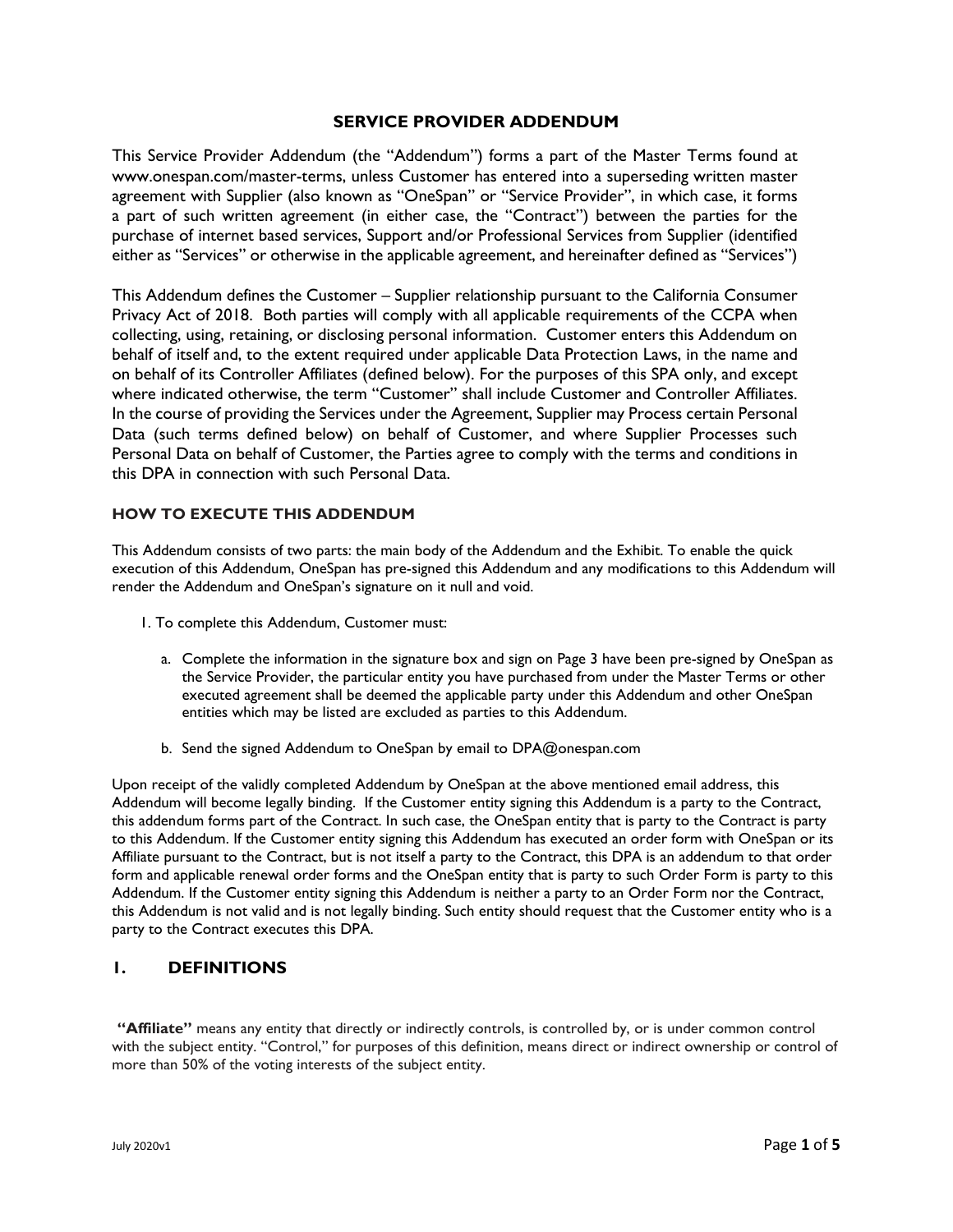"**CCPA**" means the California Consumer Privacy Act of 2018, as amended (Cal. Civ. Code §§ 1798.100 to 1798.199), and any related regulations or guidance provided by the California Attorney General. Terms defined in the CCPA, including personal information and business purposes, carry the same meaning in this Agreement.

"**Contracted Business Purposes"** means the services described in the Contract pursuant to which the service provider receives or accesses personal information.

"**Controller Affiliate**" means any of Customer's Affiliate(s) (a) that are (i) subject to applicable Data Protection Laws of the state of California; (ii) permitted to use the Services pursuant to the Contract between Customer and Supplier, but have not signed their own Order Form and are not a "Customer" as defined under the Contract, and (b) to the extent Supplier processes Personal Data for which such Affiliate(s) qualify as the Controller.

## **1. Customer's CCPA Obligations**

(a) Customer will not make any CCPA-related requests or inquiries to Supplier in association with job applicants, employees, directors, officers, contractors or other parties identified in Section 1798.145  $(g)(1)(A)$  of the CCPA.

(b) For individuals not included in Section 2(a), Customer shall only submit CCPA-related inquiries and requests for individuals located in California as defined in the CCPA and will not submit CCPArelated inquiries or requests for individuals located in other jurisdictions not subject to the CCPA.

(c) Supplier will reasonably cooperate and assist Customer with meeting it's CCPA compliance obligations and responding to CCPA-related inquiries, including responding to verifiable consumer requests, taking into account the nature of Supplier's processing and the information available to Supplier.

(d) Supplier will promptly notify Customer if it receives any complaint, notice, or communication that directly or indirectly relates either party's compliance with the CCPA. Specifically, Supplier will notify the Customer within 30 business days if it receives a verifiable consumer request under the CCPA.

### **2. Supplier's CCPA Obligations**

(a) Supplier will only collect, use, retain, or disclose personal information for the Contracted Business Purposes for which Customer provides or permits personal information access. Supplier will not collect, use, retain, disclose, sell, or otherwise make personal information available for Supplier's own commercial purposes. If a law requires Supplier to disclose personal information for a purpose unrelated to the Contracted Business Purpose, Supplier will first inform the Customer of the legal requirement and give the Customer an opportunity to object or challenge the requirement, unless the law prohibits such notice.

(b) Supplier will promptly comply with any Customer request or instruction requiring the Supplier to provide, amend, transfer, or delete the personal information, or to stop, mitigate, or remedy any unauthorized processing which complies with the terms of this Addendum.

(c) Supplier may aggregate, deidentify, or anonymize personal information so it no longer meets the personal information definition, and may use such aggregated, deidentified, or anonymized data for its own purposes. Supplier will not attempt to or actually re-identify any previously aggregated, deidentified, or anonymized data.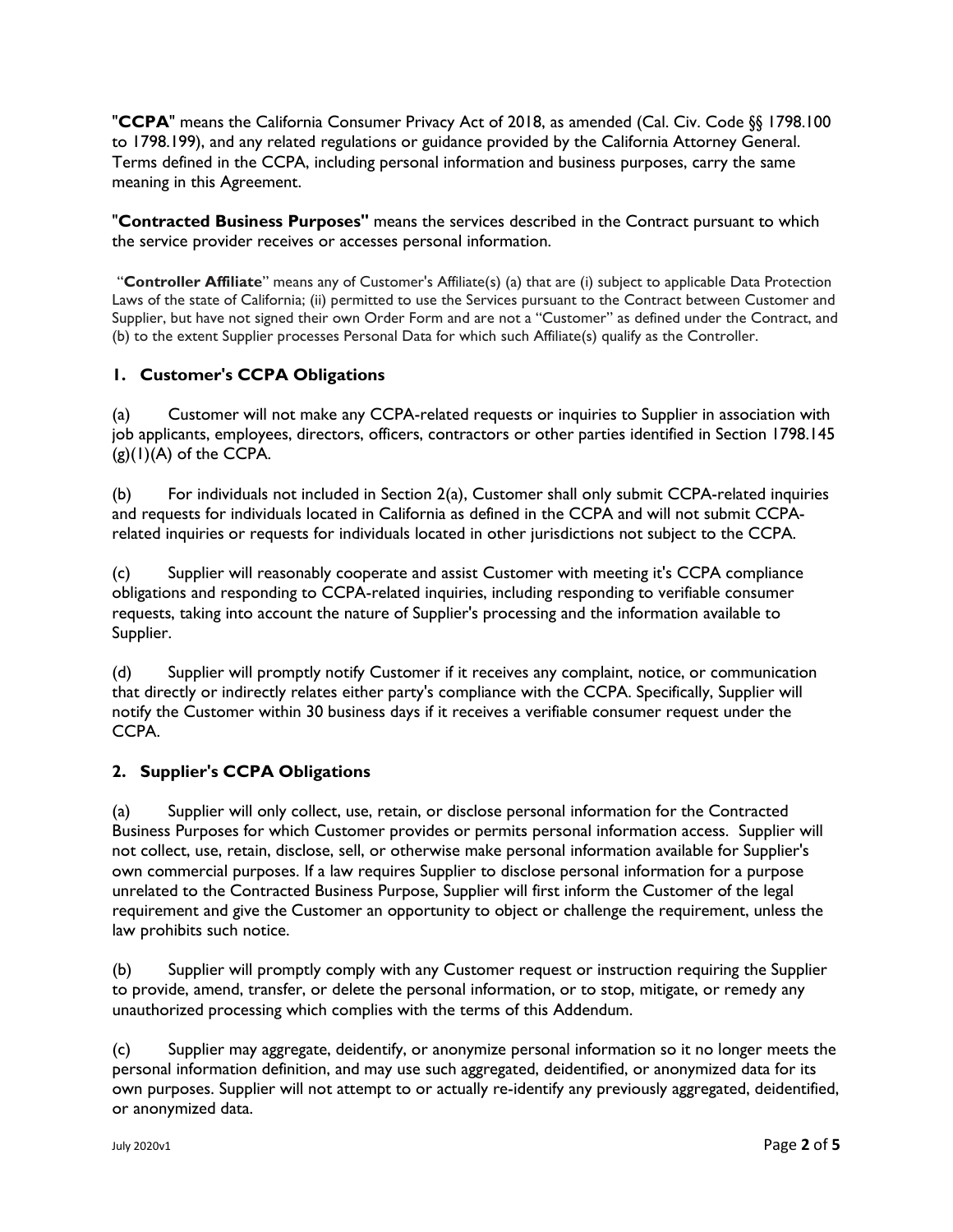(d) Service Provider certifies that it understands this Addendum and the CCPA's restrictions and prohibitions on selling personal information and retaining, using, or disclosing personal information outside of the parties' direct business relationship, and it will comply with them.

## **4. Subcontractor**

Service Provider may use subcontractors, ie sub-processors to provide the Contracted Business Services. A current list of Sub-processors for the Services, including the identities of those Subprocessors is accessible via [https://www.onespan.com/privacy-center.](https://www.onespan.com/privacy-center) Supplier shall be liable for the acts and omissions of its Subcontractors to the same extent Supplier would be liable if performing the Services of each Sub-processor directly under the terms of this Addendum, except as otherwise set forth in the Contract.

## **5. General**

Each party's and all of its Affiliates' liability, taken together in the aggregate, arising out of or related to this Addendum, and all other Service Provider Addendums between Controller Affiliates and Supplier, whether in contract, tort or under any other theory of liability, is subject to the 'Limitation of Liability' section of the Contract, and any reference in such section to the liability of a party means the aggregate liability of that party and all of its Affiliates under the Contract and all similar Addendums together. The terms and conditions of this Addendum are effective solely to the extent the CCPA applies to a consumer, Customer, or situation. Customer is solely liable for its compliance with the CCPA in its use of Supplier services. In the event of changes to the CCPA or issuance of an applicable regulation, court order or governmental guidance relating to the CCPA, Supplier may modify this Addendum.

The parties' authorized signatories have duly executed this Service Provider Addendum:

| Customer                                |                                                                                                                                                     |
|-----------------------------------------|-----------------------------------------------------------------------------------------------------------------------------------------------------|
|                                         |                                                                                                                                                     |
|                                         |                                                                                                                                                     |
|                                         |                                                                                                                                                     |
|                                         |                                                                                                                                                     |
|                                         |                                                                                                                                                     |
| OneSpan North America, Inc.             | OneSpan Canada                                                                                                                                      |
| Signature: <u>E-SIGNED</u> by Mark Hoyt | Signature: E-SIGNED by Mark Hoyt                                                                                                                    |
| Name: 0n 2020-07-27 15:48:55 GMT        | on 2020-07-27 15:48:56 GMT<br>Name: <u>Electronic Manuel Manuel Manuel Manuel Manuel Manuel Manuel Manuel Manuel Manuel Manuel Manuel Manuel Ma</u> |
| Title: Chief Financial Officer          | Title: Chief Financial Officer                                                                                                                      |
|                                         |                                                                                                                                                     |
|                                         |                                                                                                                                                     |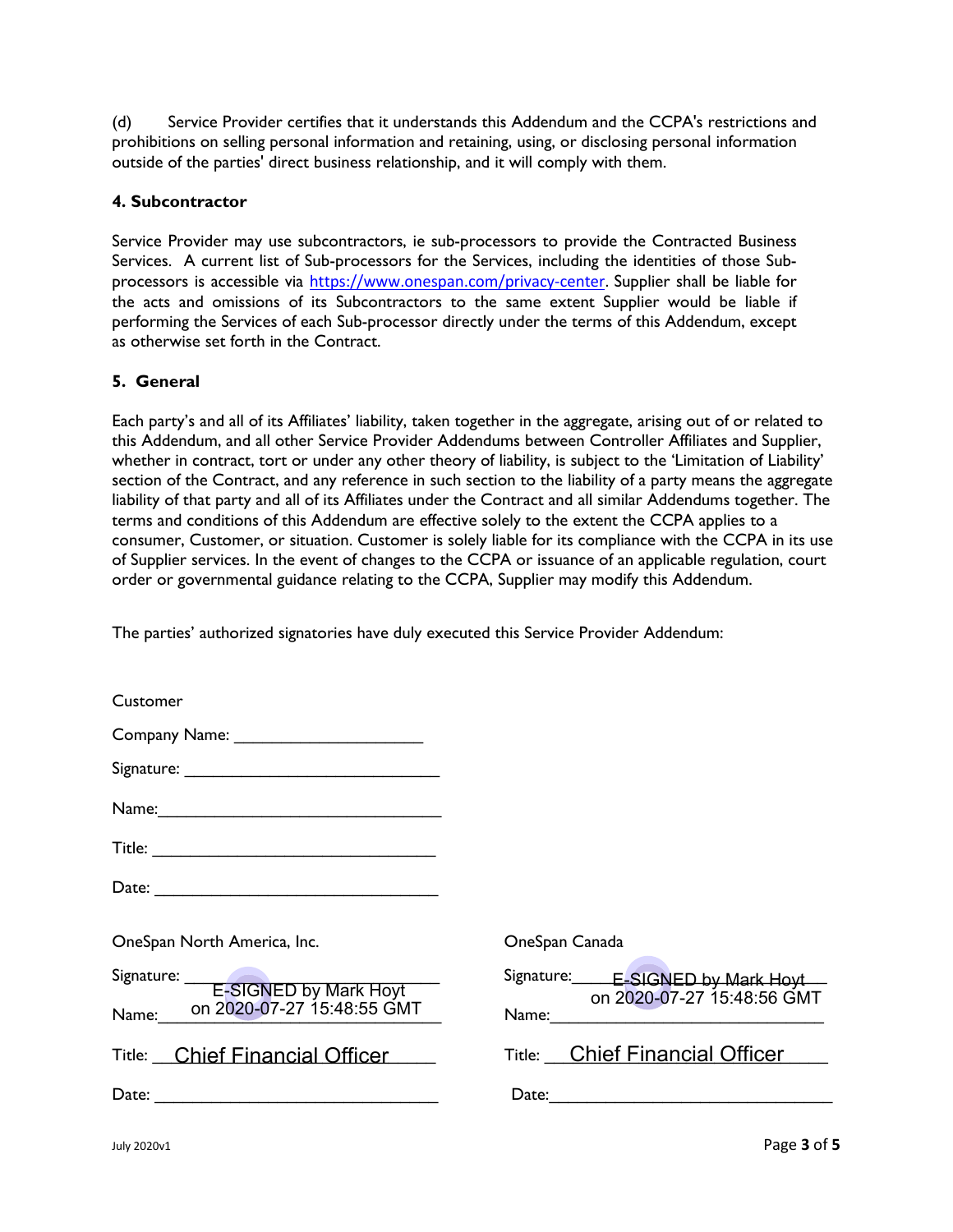## **EXHIBIT A**

## **A. CATEGORIZATION OF INFORMATION PER CCPA**

In addition to the information described in WHAT INFORMATION DOES ONESPAN PROCESS section in the Product Privacy Statement, available <https://www.onespan.com/privacy-center>, the Products may involve the following types of Personal Information aka Personal Data, as defined and classified in CCPA Cal. Civ. Code § 1798.140(o) collected from Supplier's Customer's end users in the last twelve months. Please note that the responses below apply only with regard to the Personal Data collected and processed by Supplier's from Customer's end users in the course of providing the Products, as a Service Provider, as described in the Product Privacy Statement, and not the Personal Information that the Customer, also known as the Covered Business, has elected to request, collect or process while using the Products from the end user.

| <b>Category</b>                                                                                                                                     | <b>Examples</b>                                                                                                                                                                                                                                                                                                                                                                                                     | <b>Processed under</b><br>this Privacy<br><b>Statement in</b><br>connection with<br>certain Products |
|-----------------------------------------------------------------------------------------------------------------------------------------------------|---------------------------------------------------------------------------------------------------------------------------------------------------------------------------------------------------------------------------------------------------------------------------------------------------------------------------------------------------------------------------------------------------------------------|------------------------------------------------------------------------------------------------------|
| A. Identifiers.                                                                                                                                     | A real name, alias, postal address, email address, unique personal<br>identifier, online identifier, Internet Protocol address, email<br>address, account name, or other similar identifiers.                                                                                                                                                                                                                       | <b>YES</b>                                                                                           |
| <b>B.</b> Personal<br>information<br>categories listed in<br>the California<br><b>Customer Records</b><br>statute (Cal. Civ.<br>Code § 1798.80(e)). | A name, signature, address, telephone number,<br>Some personal information included in this category may overlap<br>with other categories.                                                                                                                                                                                                                                                                          | <b>YES</b>                                                                                           |
| C. Protected<br>classification<br>characteristics under<br>California or federal<br>law.                                                            | Age (40 years or older), race, color, ancestry, national origin,<br>citizenship, religion or creed, marital status, medical condition,<br>physical or mental disability, sex (including gender, gender<br>identity, gender expression, pregnancy or childbirth and related<br>medical conditions), sexual orientation, veteran or military status,<br>genetic information (including familial genetic information). | <b>NO</b>                                                                                            |
| D. Commercial<br>information.                                                                                                                       | Records of Products purchased, obtained, or considered, or<br>other purchasing or consuming histories or tendencies.                                                                                                                                                                                                                                                                                                | <b>YES</b>                                                                                           |
| E. Biometric<br>information.                                                                                                                        | Behavioral or activity patterns used to extract a template or<br>other identifier or identifying information, such as fingerprints,<br>faceprints, and voiceprints, iris or retina scans, keystroke,                                                                                                                                                                                                                | <b>YES</b>                                                                                           |